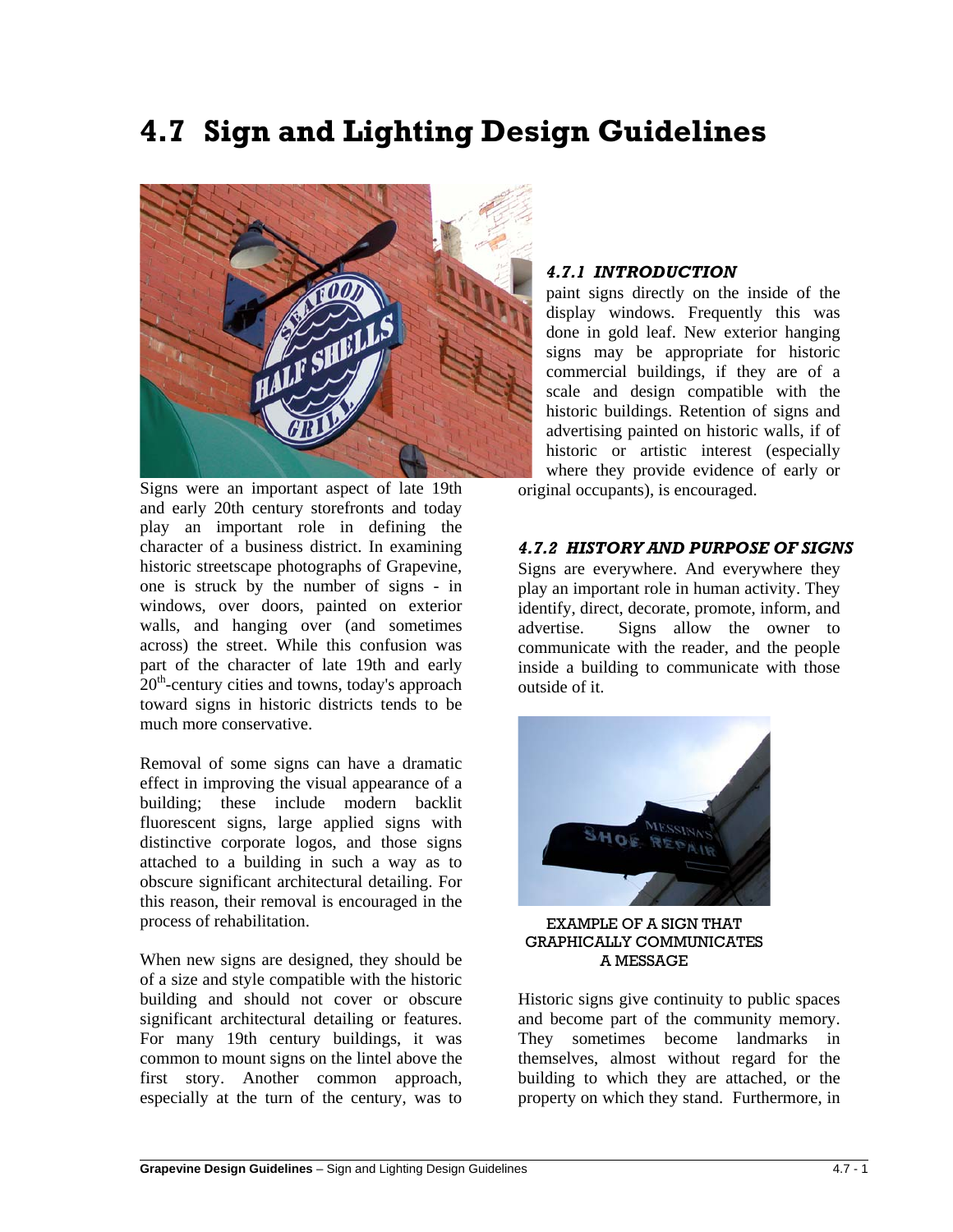an age of uniform franchise signs and generic plastic "box" signs, historic signs often attract by their individuality: by a clever detail, a daring use of color and motion, or a reference to particular people, shops, or events.



REPRODUCTION OF HISTORIC SIGN AND MARQUEE AT THE PALACE THEATRE

## *4.7.3 HISTORIC SIGN TYPES*

Projecting Signs are thought of as the predominant sign type in commercial areas. While this is true, there are several other ways that businesses historically have kept their name before the public.

**Awnings:** have been used for business signs. The fringe or skirt of the awning, as well as the panel at the side were the usual places for a name or street number.



AWNINGS

**Flags:** particularly hung from the upper floors, and banners, sometimes stretching across the sidewalk, also appeared on buildings.

**Marquee signs:** typically used in association with amusement facilities or theatres, marquee signs protrude from the building façade over the sidewalk. These signs were lighted and had a changing message, and also offered protection from the weather for customers.

**Rooftop signs:** appeared with greater frequency in the late nineteenth century than previously. Earlier rooftop signs tended to be relatively simple--often merely larger versions of the horizontal signs typically found on lower levels. These later rooftop signs were typically found on hotels, theaters, banks and other large buildings.

**Painted signs at doors and windows:** signs painted on the glass of doors, windows and storefronts. Typically, black and gold colors were used for these signs which noted the business name, and often gave opening hours and other information about the business.

**Painted signs at buildings:** signs painted onto the front or side of masonry buildings. Signs at the front of buildings were typically located in the parapet, or above the storefronts in recessed panels. These commonly advertised the building owner or occupant at the front of a building; painted signs at the side of a building also advertised the business or a product, and sometimes both. When these remain, although in poor condition and may be barely visible, they are called 'ghost signs.'

 $\overline{a}$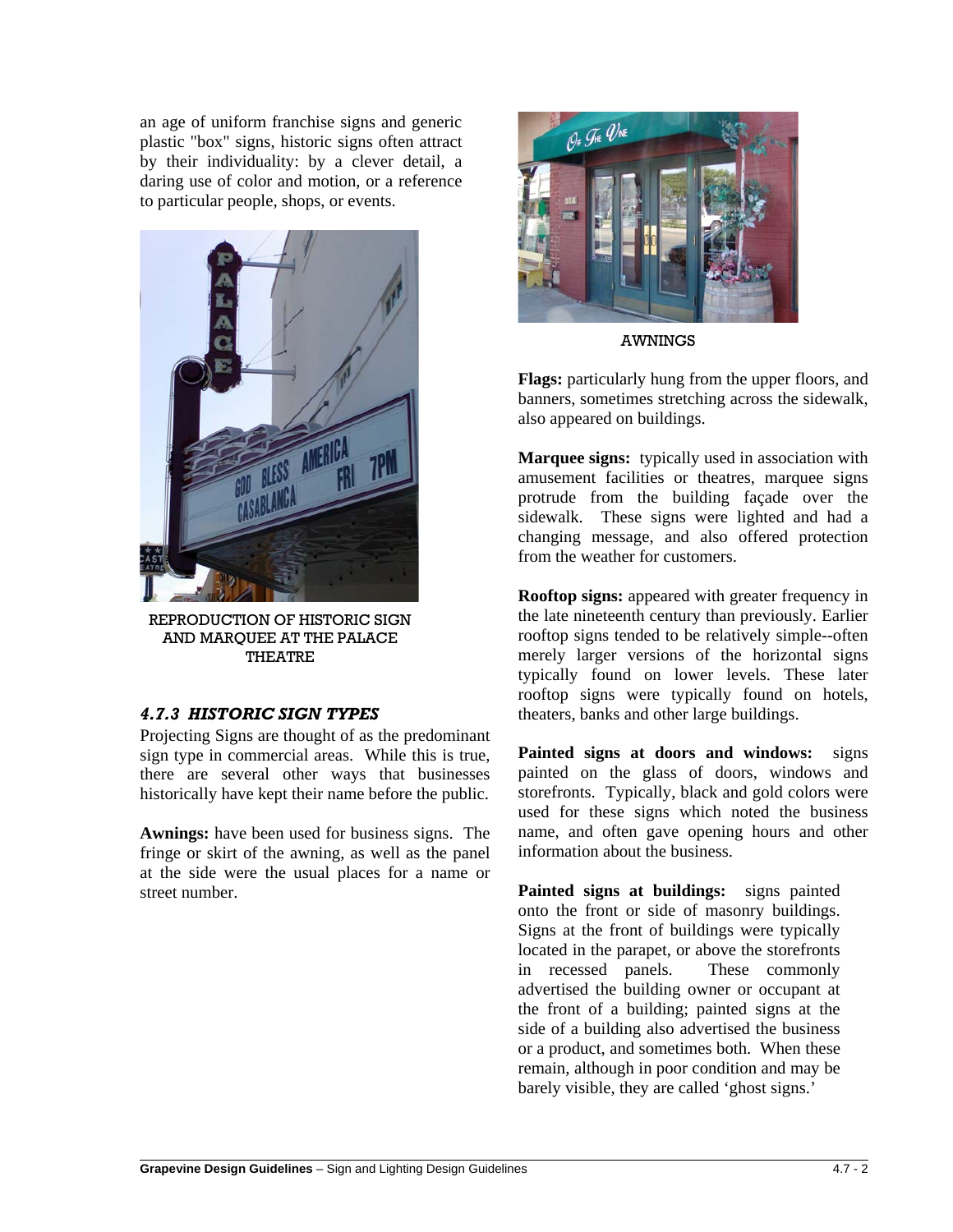

PAINTED SIGN

**Sandwich Boards:** signs on boards that are put on the sidewalk outside a place of business during the business' open hours. These were painted or were chalkboards (with a message that changes daily).

The sign types described here were not used in isolation. Window and awning signs attracted sidewalk pedestrians and people in the street. Upper level signs reached viewers at greater distances. If signs were numerous, however, they were nonetheless usually small in scale.

The advent of the twentieth century approximately coincided with the coming of electricity, which gave signs light and, later, movement. Electricity permitted signs to be illuminated by light shining onto them, but the real revolution occurred when lightbulbs were used to form the images and words on signs. Lightbulbs flashing on and off made new demands on the attention of passersby. Lightbulbs blinking in sequence could also simulate movement. Add this property to the mix, and a dramatic transformation of American streets resulted.

As the century advanced, new styles took hold. The late 1950's brought signs with fins, star bursts, and other images reflecting a new fascination with outer space.

In the decades after World War II signs were also transformed by a group of materials now known generically as "plastic." Plastic had several advantages over wood, metal and other traditional sign materials; as the name indicates, "plastic" can take almost any shape and color. It is relatively durable, inexpensive, and can be mass produced; for these reasons it quickly became the dominant sign material.

# *4.7.4 PRESERVING HISTORIC SIGNS*

Historic signs can contribute to the character of buildings and districts. They can also be valued in themselves, quite apart from the buildings to which they may be attached. However, any program to preserve historic signs must recognize the challenges they present: aesthetic concerns, retaining diverse elements from the past, encouraging artistic expression in new signs, zoning issues, and reconciling business requirements with preservation.

Preserving historic signs is not always easy. But the intrinsic merit of many signs, as well as their contribution to the overall character of a place, make the effort worthwhile. Historic signs should be retained whenever possible, particularly when they are:

- 1) associated with historic figures, events or places.
- 2) significant as evidence of the history of the product, business or service advertised.
- 3) significant as reflecting the history of the building or the development of the historic district. A sign may be the only indicator of a building's historic use.
- 4) characteristic of a specific historic period, such as gold leaf on glass, neon, or stainless steel lettering.
- 5) integral to the building's design or physical fabric, as when a sign is part of a storefront made of Carrara glass or enamel panels, or when the name of the historic firm or the date are rendered in stone, metal or tile. In such cases, removal can harm the integrity of a historic property's design, or cause significant damage to its materials.
- 6) outstanding examples of the signmaker's art, whether because of their excellent craftsmanship, or use of materials.
- 7) local landmarks, that is, signs recognized as popular focal points in a community.
- 8) elements important in defining the character of a district, such as marquees in a theater district.

 $\overline{a}$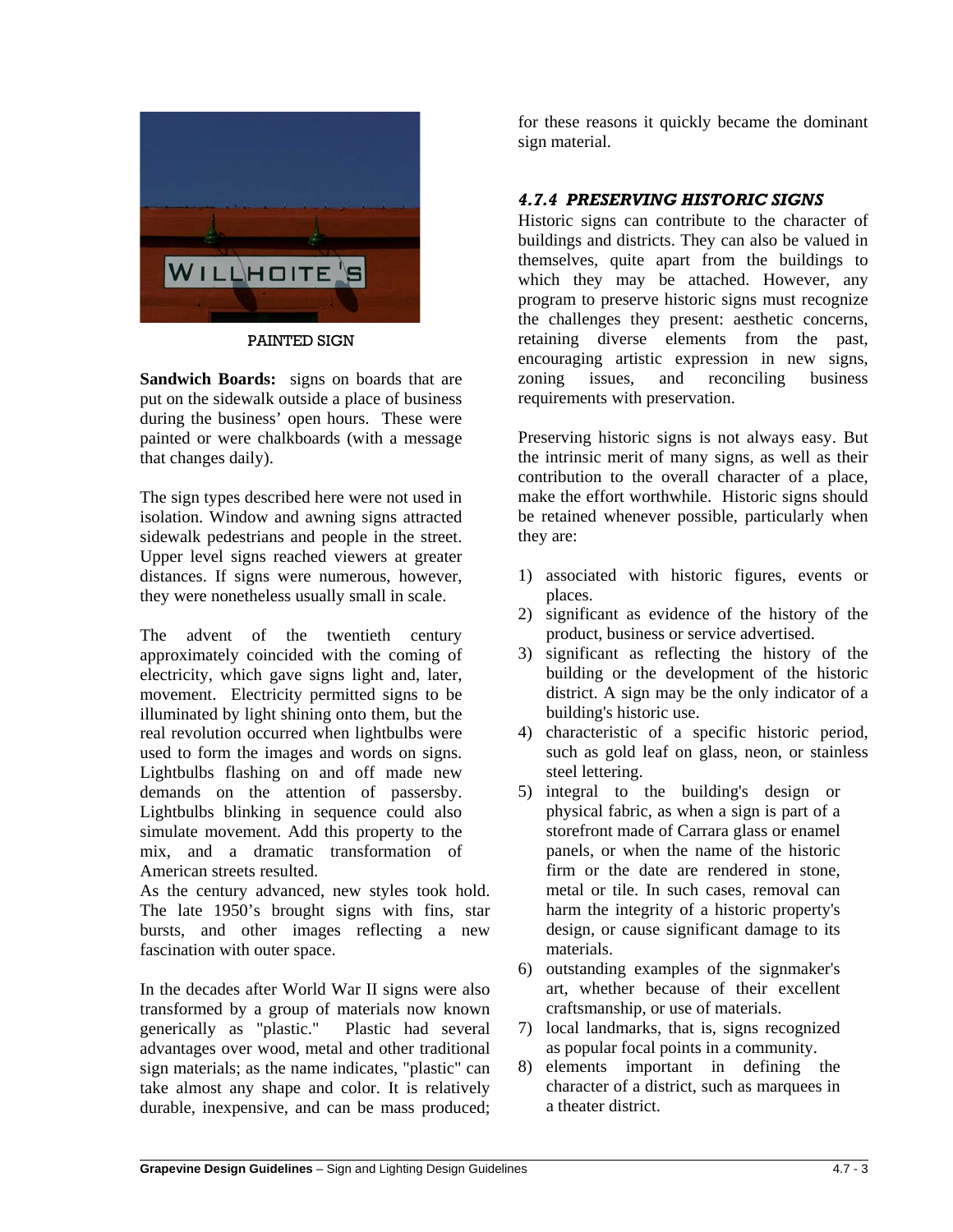**Maintaining and Repairing Historic Signs:** Maintenance of historic signs is essential for their long-term preservation. Sign maintenance involves periodic inspections for evidence of damage and deterioration. Lightbulbs may need replacement. Screws and bolts may be weakened, or missing altogether. Dirt and other debris may be accumulating, introduced by birds or insects, and should be cleaned out. Water may be collecting in or on sign cabinets, threatening electrical connections. The source of water penetration should be identified and sealed. Most of these minor repairs are routine maintenance measures, and do not call for special expertise. All repairs, however, require caution. For example, electricity should be turned off when working around electric signs.

More extensive repairs should be undertaken by professionals. The sign industry is a large and active one. Sign designers, fabricators and skilled craftsmen are located throughout the country. Once in danger of being lost altogether, gold leaf on glass and porcelain enamel are undergoing revivals, and the art of bending neon tubes is now widely practiced. Finding help from qualified sources should not be difficult. Before contracting for work on historic signs, however, owners should check references, and view other projects completed by the same company.

Major repairs may require removal of the sign to a workshop. Since signs are sometimes damaged while the building is undergoing repair, work on the building should be scheduled while the sign is in the shop. If the sign remains in place while work on the building is in progress, the sign should be protected.



VARIOUS OLDER BARBER SIGNS

**Reusing Historic Signs:** If a building or business has changed hands, historic signs associated with former enterprises in the building should be reused if possible by:

- 1) keeping the historic sign--unaltered. This is often possible even when the new business is of a different nature from the old. Preferably, the old sign can be left in its historic location; sometimes, however, it may be necessary to move the sign elsewhere on the building to accommodate a new one. Conversely, it may be necessary to relocate new signs to avoid hiding or overwhelming historic ones, or to redesign proposed new signs so that the old ones may remain.
- 2) keeping the old sign is often a good marketing strategy. It can exploit the recognition value of the old name and play upon the public's fondness for the old sign. The advertising value of an old sign can be immense. This is especially true when the sign is a community landmark.
- 3) relocating the sign to the interior, such as in the lobby or above the bar in a restaurant. This option is less preferable than keeping the sign outside the building, but it does preserve the sign, and leaves open the possibility of putting it back in its historic location.
- 4) modifying the sign for use with the new business. This may not be possible without destroying essential features, but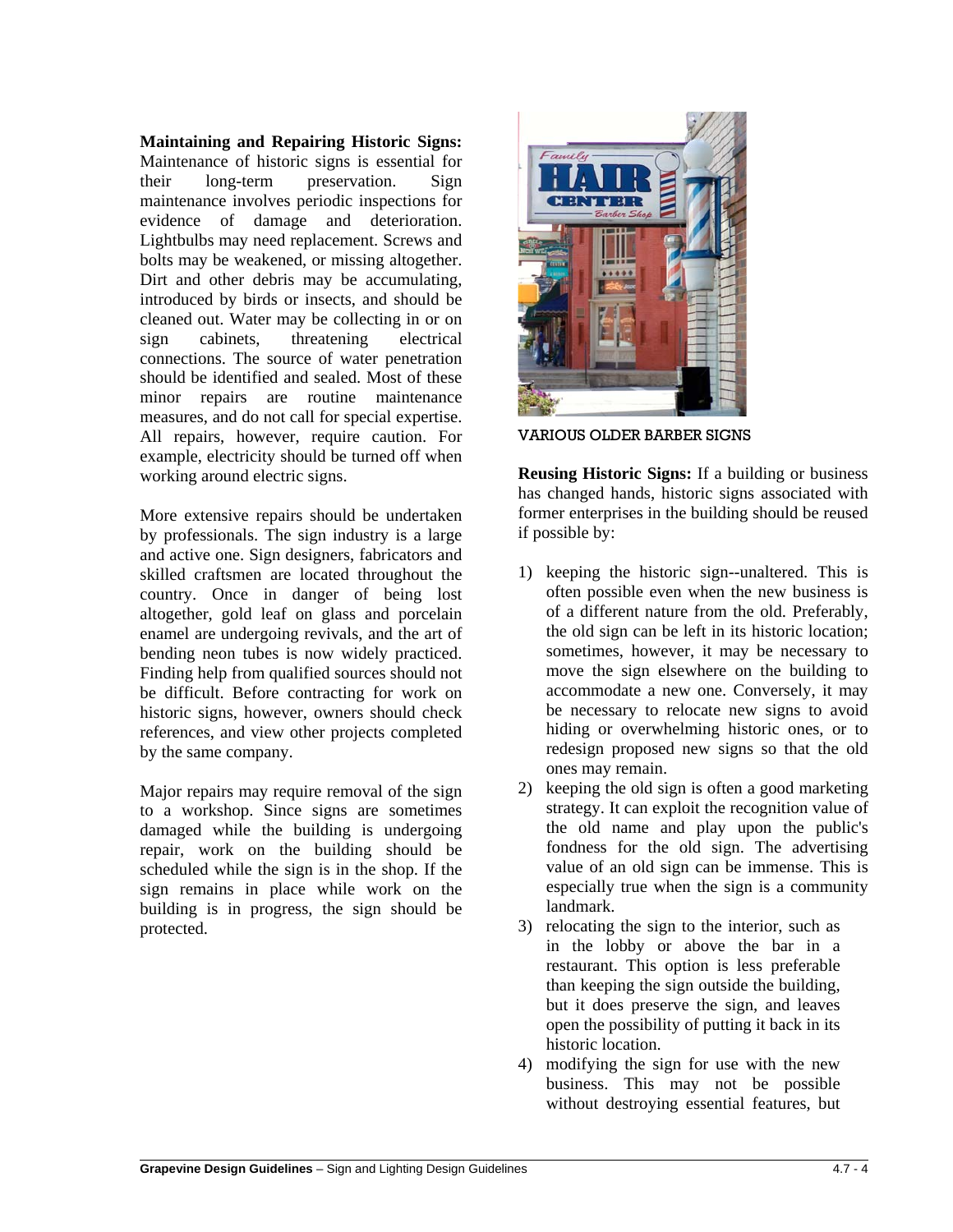in some cases it can be done by changing details. In other respects, the sign may be perfectly serviceable as is.

If none of these options is possible, the sign could be donated to a local museum, preservation organization or other group.

# *4.7.5 NEW SIGNS AT HISTORIC COMMERCIAL BUILDINGS*

Determining what new signs are appropriate for commercial historic buildings is very important to the character of the historic district. New signs should focus on the merchandise, not the building. Signs which compete for attention detract from the historic district as a whole. Signs should be unique and have diversity in their design – size, type, color, lighting, letters, support and relationship to the building and other qualities. Business owners should choose signs that reflect their own taste, values and personalities yet are compatible with the historic building.



NEW PROJECTING SIGN MOUNTED ON SIMPLE METAL PIPE

 $\overline{a}$ 



REPLICATION OF HISTORIC SIGN

The following points should be considered when designing and constructing new signs for historic buildings:

- 1) signs should be viewed as part of an overall graphics system for the building. They do not have to do all the "work" by themselves. The building's form, name and outstanding features, both decorative and functional, also support the advertising function of a sign. Signs should work with the building, rather than against it.
- 2) new signs should respect the size, scale and design of the historic building. Often features or details of the building will suggest a motif for new signs.
- 3) sign placement is important: new signs should not obscure significant features of the historic building. (Signs above a storefront should fit within the historic signboard, for example.)
- 4) new signs should also respect neighboring buildings. They should not shadow or overpower adjacent structures.
- 5) sign size and materials should be compatible with those of the historic building and district. Materials characteristic of the building's period and style, used in contemporary designs, can form effective new signs.
- 6) new signs should be attached to the building carefully, both to prevent damage to historic fabric, and to ensure the safety of pedestrians. Fittings should penetrate mortar joints rather than brick, for example, and sign loads should be properly calculated and distributed.
- 7) font style and size of new signs should be appropriate to the sign and the historic building. Font size should be in proportion to the sign and historic building, and in no case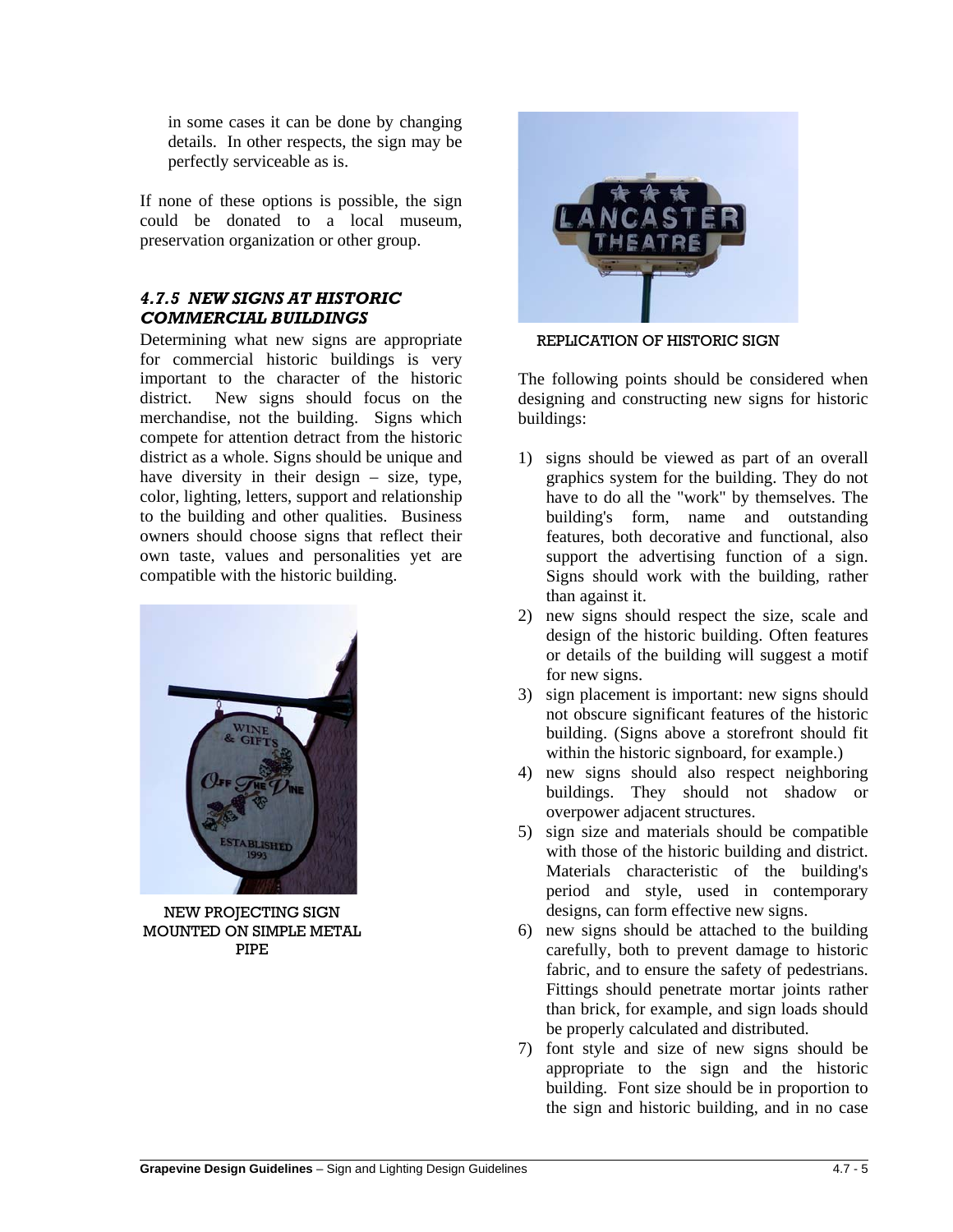exceed 16" in height for attached, projecting or marquee signs.



In general signs shall be small and limited to one per buildings, including buildings with multiple tenants. This includes projected signs, painted signs, signs at awnings or canopies, marquee and rooftop signs; painted signs on glass are allowed in addition to those noted. Avoid garish colors or patterns, and use the detail and style of the building's architecture to speak for the business. Locate signs so that they relate to the architectural features of the building.

Signs which compete for attention detract from the historic features as a whole. Sign lettering and graphics should be consistent with or complement the style of the architecture.



INAPPROPRIATE SIGN

Signs shall not cover glass transoms or horizontal components of a historic building.

 $\overline{a}$ 



PARAPET

Signs may be constructed of painted wood or metal; vinyl or plastic are not recommended for sign materials.

Awning and projecting signs were common in the late  $19<sup>th</sup>$  and early  $20<sup>th</sup>$  century Grapevine. Small projecting signs, at an appropriate scale in relation to the building are encouraged.

Neon can enhance a retail and restaurant area by creating a sense of fun and festivity, but excessive use can also detract from a district. Neon shall be used inside the windows only, and occupy a limited amount of space within that window.

Painted signs and murals on buildings are discouraged.

Lighting of signs can be done with incandescent bulbs on the sign, or gooseneck front lighting using fixtures appropriate to the style and period of the building.

No roof signs, off premises signs, flashing signs and plastic backlit signs shall be used. Freestanding signs may be used in front of the building, when appropriately scaled and placed to minimize visual interference with the significant features of the property.

Generally serif signs may be used for late  $19<sup>th</sup>$  and early  $20<sup>th</sup>$  century commercial buildings, and serif for Art Deco and buildings from the later modernism movement.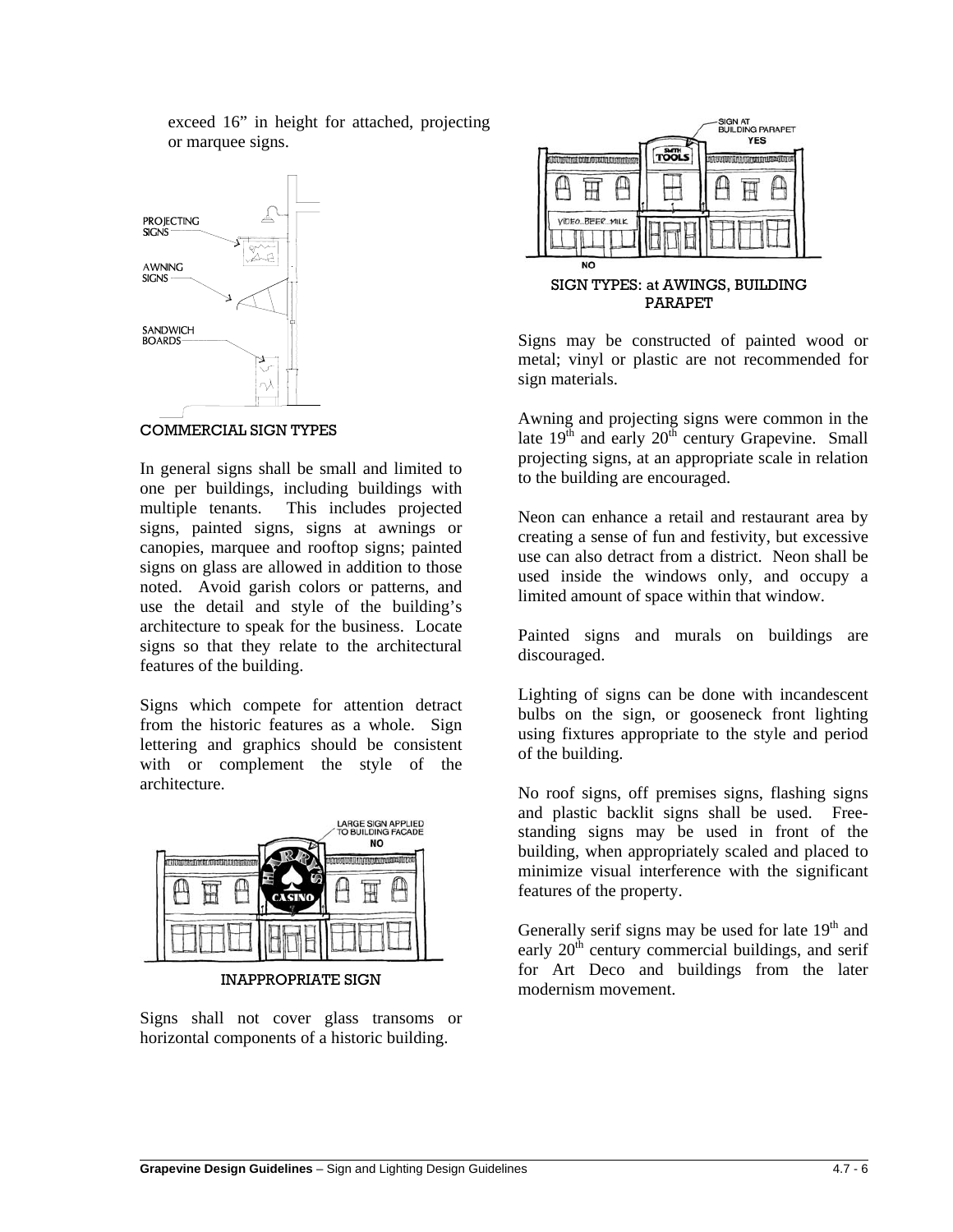

NEW PAINTED SIGN AT GLASS OF DOOR AND TRANSOM

Neon marquee signs are allowed only for buildings with theatrical uses.

Sandwich boards are typical of the historic retail style, but they must be well maintained and removed after business hours. They are allowed for displaying changing messages such as menus; no changeable letters on tracks may be used. Chalkboards may be used for daily used for daily changing messages. Sandwich boards may not be wider than 24". Or be placed to extend more than 24" from the building face. The height is restricted to 36" and shall be within 30" of the front door. No more than one per building will be allowed.

### *4.7.6 NEW SIGNS AT HISTORIC RESIDENTIAL BUILDINGS*

 $\overline{a}$ 

In residential areas, the pedestrian's focus should be directed toward buildings, landscape and the streetscape, not signs. Signs for commercial uses should be visible and legible, but the choice of appropriate design, details and materials and proper location is more effective than the size of the sign. Signs that compete for attention detract from historic areas as a whole.

Free-standing, monument-style signs placed in front yard areas of houses used for commercial use are the preferred type of sign for historic residential properties. The signs should be appropriately scaled and placed to minimize visual interference with the significant features of the property.



MONUMENT SIGN THAT IS COMPATIBLE w/ BUILDING

In general, signs should be small and limited to one per building; this includes buildings with multiple tenants. Where several businesses share a building, content and design of the sign should be coordinated.

Avoid clutter and limit the size of monument and other signs at residential buildings. Signs should not obscure historic building features such as cornices, gables, porches, balconies or other decorative elements. Monument signs should be aligned with those of neighboring buildings to avoid visual clutter and enhance readability.

Avoid garish colors or patterns, but use the detail and style of the building's architecture to speak for the business. Locate signs so that they relate to and do not compete with architectural features of the building.

No roof signs, off premise signs, flashing signs or plastic backlighted signs shall be used.

Signs should be constructed of painted wood or metal. Lighting of signs can be done with incandescent bulbs on the sign, or lights in the ground which illuminate the sign. Exposed lighting fixtures should be appropriate to the